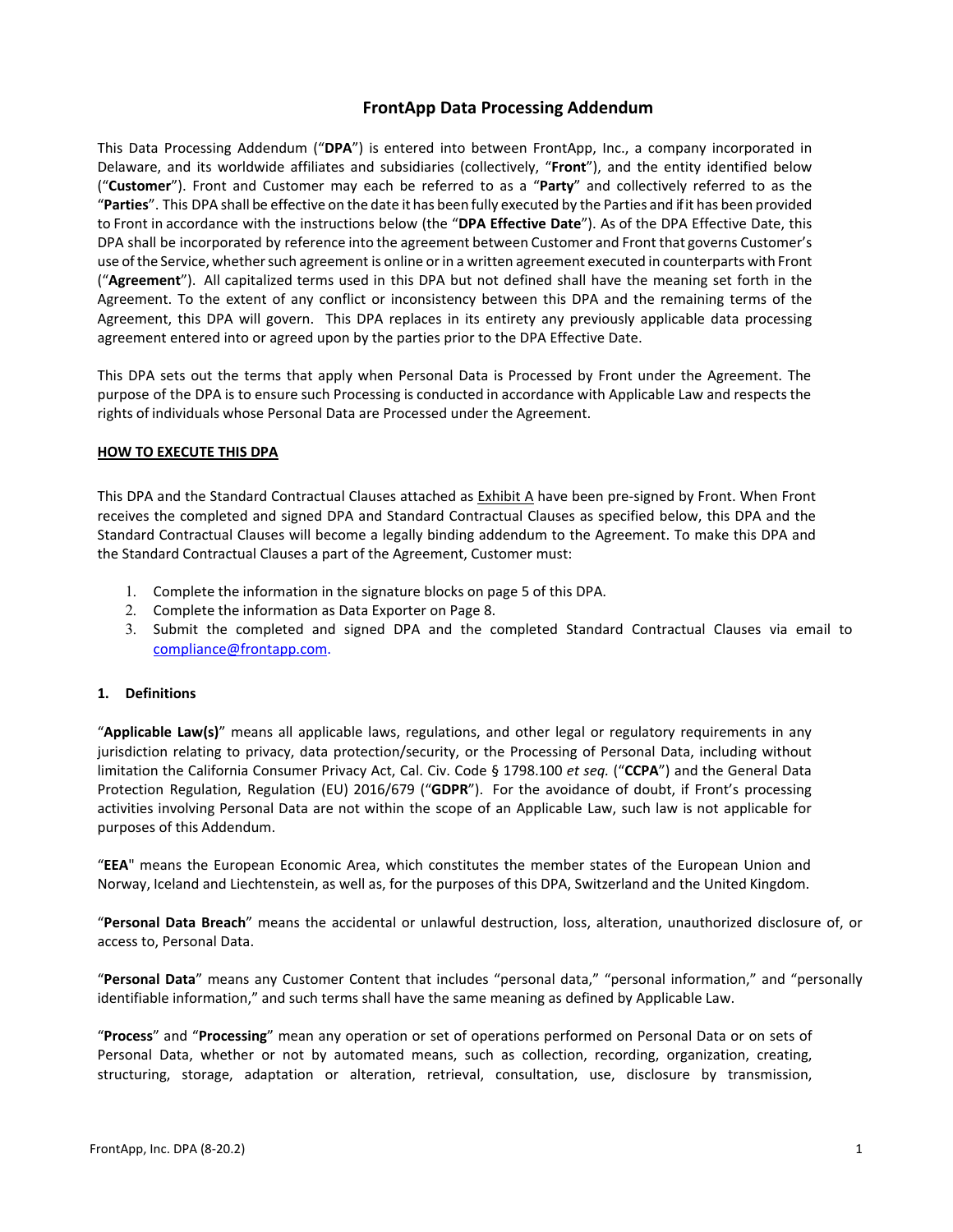dissemination or otherwise making such data available, alignment or combination, restriction, erasure or destruction.

"**Standard Contractual Clauses**" means the agreement by and between Front and Customer, attached hereto as Exhibit A, pursuant to the EU Commission Decision of 5 February 2010 on standard contractual clauses for the transfer of Personal Data from the EEA to processors established in third countries under Directive 95/46/EC of the European Parliament and of the European Council, completed as described in the "Data Transfers" section below.

"**Subprocessor**" means any Front affiliate or party engaged by Front for the Processing of Personal Data in connection with the Service.

### **2. Relationship of the Parties**

Customer is (or represents that it is acting with full authority on behalf of) the "**Controller**", and Front is the "**Processor**", as such terms (or the equivalent thereof) are defined in Applicable Law, with respect to the Personal Data Processed under the Agreement. In some circumstances, Customer may be a Processor, in which case Customer appoints Front as Customer's subprocessor, which shall not change the obligations of either Customer or Front under this DPA.

### **3. Customer's Instructions to Front**

- 3.1 Purpose Limitation. Front will not sell Personal Data or otherwise Process Personal Data for any purpose other than for the specific purposes set forth in this DPA or the Agreement, unless obligated to do otherwise by Applicable Law. In such case, Front will inform Customer of that legal requirement before the Processing unless legally prohibited from doing so. Further details regarding Front's Processing operations are set forth in Exhibit B. For purposes of this paragraph, "sell" shall have the meaning set forth in the CCPA.
- 3.2 Lawful Instructions. Customer will not instruct Front to Process Personal Data in violation of Applicable Law. Front has no obligation to monitor the compliance of Customer's use of the Service with Applicable Law. Front will immediately inform Customer if, in Front's opinion, an instruction from Customer infringes Applicable Law. The Agreement, including this DPA, along with Customer's configuration of the Service (as Customer may be able to modify from time to time) and any features applicable to Customer's then-current version of the Service, constitute Customer's complete and final instructions to Front regarding the Processing of Personal Data, including for purposes of the Standard Contractual Clauses.

### **4. Subprocessing**

- 4.1 Appointment of Subprocessors; List; Liability. Customer acknowledges and agrees that Front may retain certain third parties as Subprocessors to Process Personal Data on Front's behalf (under this DPA as well as under the Standard Contractual Clauses, if applicable) in order to provide the Service. A list of Front's third-party Subprocessors, which may be updated from time to time, is maintained at <https://frontapp.com/list-of-subprocessors>. Prior to a Subprocessor's Processing of Personal Data, Front will impose contractual obligations on the Subprocessor substantially the same as those imposed on Front under this DPA. Front remains liable for its Subprocessors' performance under this DPA to the same extent Front is liable for its own performance.
- 4.2 Objection Right for New Subprocessors. Customer may reasonably object to Front's use of a new Subprocessor (e.g., if making Personal Data available to the Subprocessor may violate Applicable Laws or weaken the protections for such Personal Data) by notifying Front in writing. Customer's notice shall explain in reasonable detail Customer's grounds for a good-faith objection. If Front is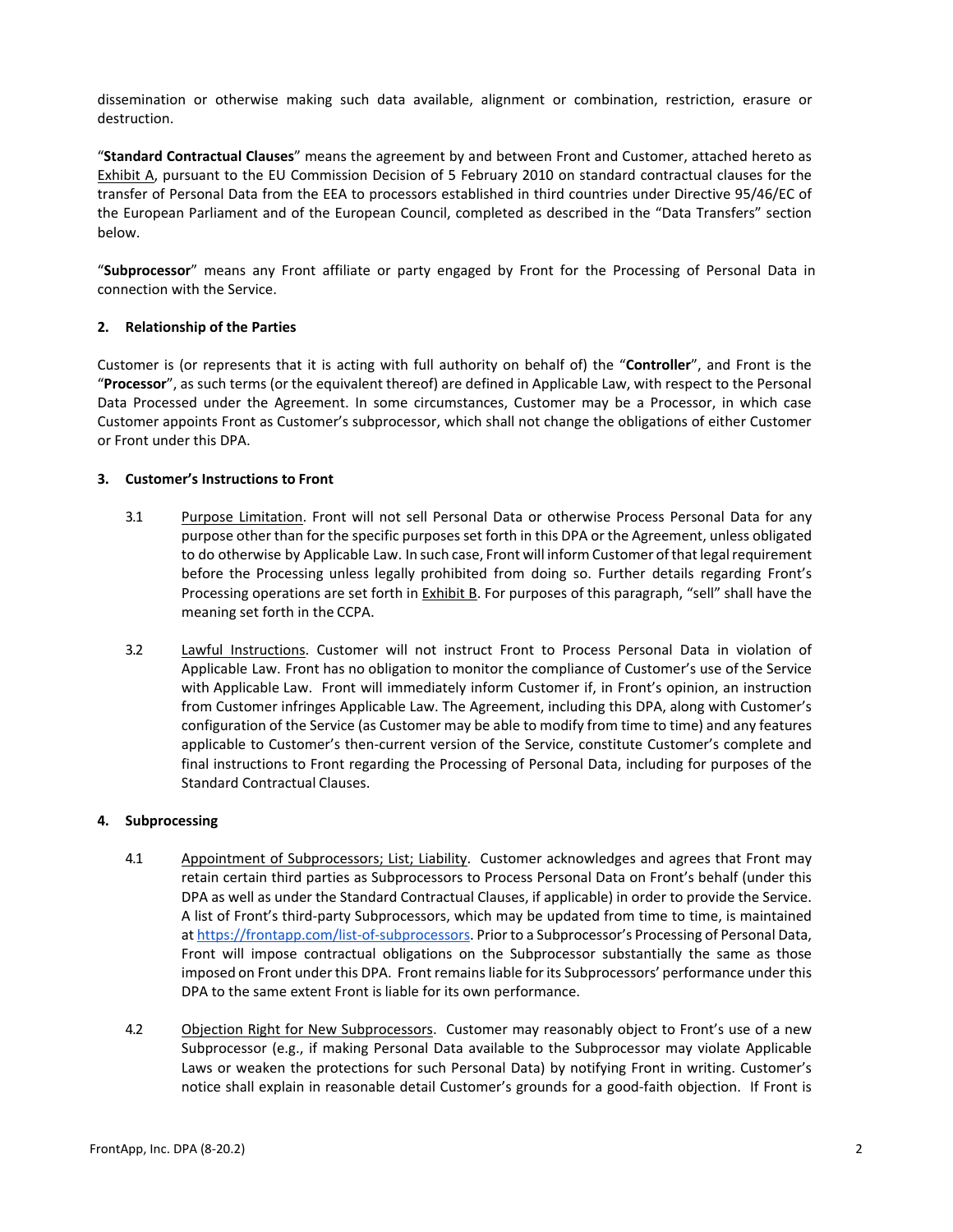unable to satisfactorily address Customer's objection, within a reasonable period of time not to exceed 60 days, then either party may terminate the Agreement upon written notice. In the event of such termination, Front will refund to Customer any prepaid but unused fees, as calculated on a pro-rata basis.

4.3 Copies of Subprocessor Agreements Pursuant to the Standard Contractual Clauses. The parties agree that copies of the Subprocessor agreements that must be provided to Customer pursuant to Clause 5(j) of the Standard Contractual Clauses may have all commercial information, or clauses unrelated to the Standard Contractual Clauses or their equivalent, redacted by Front and that such copies will be provided by Front only upon written request of Customer and in a manner determined by Front.

### **5. Assistance & Cooperation**

- 5.1 Security. Front will provide reasonable assistance to Customer regarding Customer's compliance with its security obligations under Applicable Law relevant to Front's role in Processing the Personal Data, taking into account the nature of Processing and the information available to Front, by implementing technical and organizational measures set forth in the Agreement, without prejudice to Front's right to make future replacements or updates to the measures that do not lower the level of protection of Personal Data. Front will ensure that the persons Front authorizes to Process the Personal Data are subject to written confidentiality agreements or are under an appropriate statutory obligation of confidentiality no less protective than the confidentiality obligations set forth in the Agreement.
- 5.2 Personal Data Breach Notification & Response. Front will comply with the Personal Data Breachrelated obligations directly applicable to it under Applicable Law. Taking into account the nature of Processing and the information available to Front, Front will assist Customer by informing it of a confirmed Personal Data Breach without undue delay or within the time period required under Applicable Law. Front will notify Customer at the email address provided in the signature block of this DPA for purposes of Personal Data Breach notifications. Any such notification is not an acknowledgement of fault or responsibility. To the extent available, this notification will include Front's then-current assessment of the following, which may be based on incomplete information:

(a) the nature of the Personal Data Breach, including, where possible, the categories and approximate number of data subjects concerned;

(b) the likely consequences of the Personal Data Breach; and

(c) measures taken or proposed to be taken by Front to address the Personal Data Breach, including, where applicable, measures to mitigate its possible adverse effects.

Front will not assess the contents of Customer Data in order to identify information subject to any specific legal requirements. Customer is solely responsible for complying with legal requirements for incident notification applicable to Customer and fulfilling any third-party notification obligations related to any Customer Data Incident(s). Nothing in this DPA or in the Standard Contractual Clauses shall be construed to require Front to violate, or delay compliance with, any legal obligation it may have with respect to a Personal Data Breach or other security incidents generally.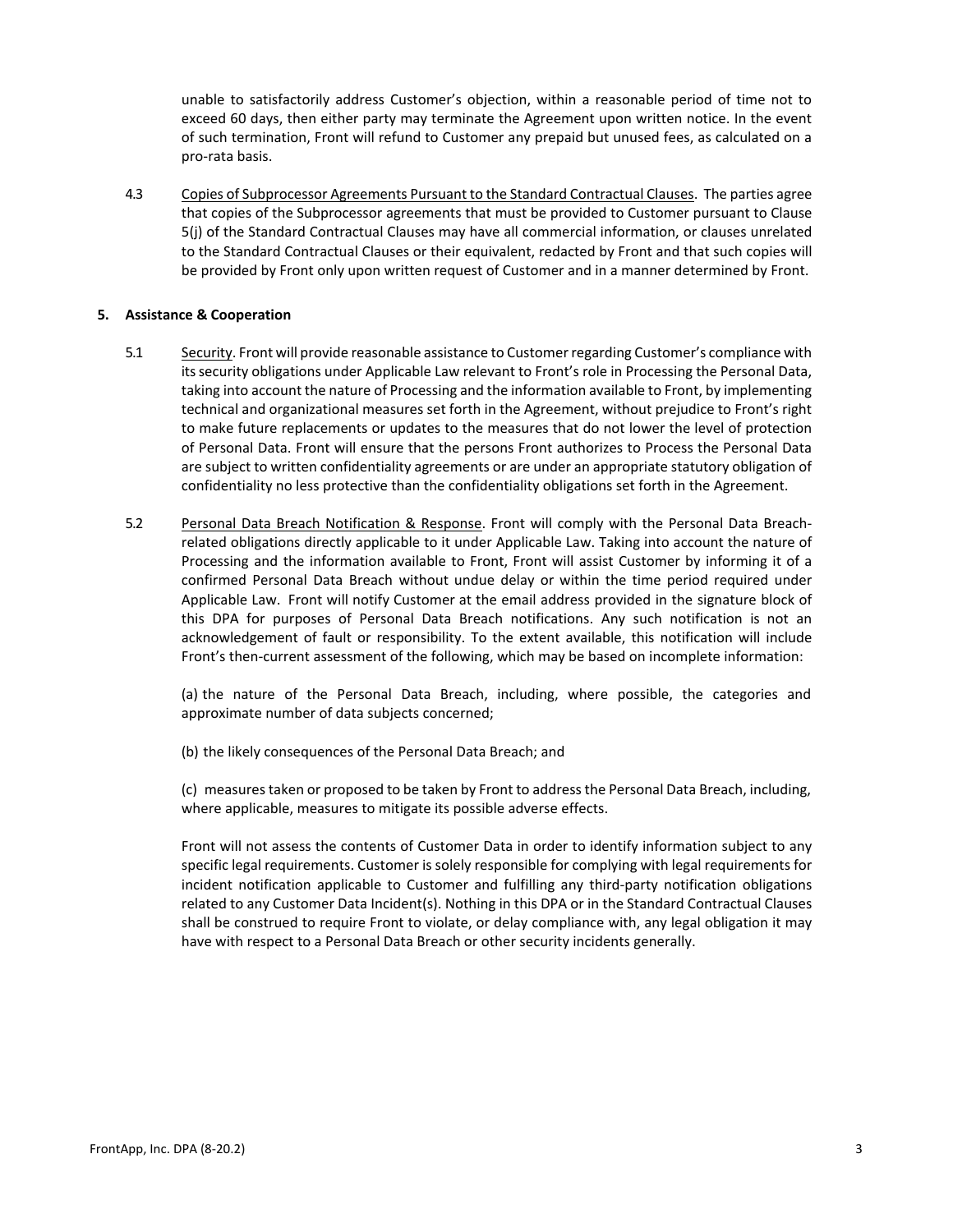### **6. Responding to Individuals Exercising Their Rights Under Applicable Law**

To the extent legally permitted, Front shall promptly notify Customer if Front receives any requests from an individual seeking to exercise any rights afforded to them under Applicable Law regarding their Personal Data, which may include: access, rectification, restriction of Processing, erasure ("right to be forgotten"), data portability, objection to the Processing, or to not be subject to an automated individual decision making (each, a "**Data Subject Request**"). Customer may request in writing that Front use commercially reasonable efforts to assist Customer in addressing a Data Subject Request. Front shall assist Customer to the extent legally permitted to do so and if response to such Data Subject Request is required under Applicable Law. To the extent legally permitted, Customer shall be responsible for any costs arising from Front's provision of such assistance, including any fees associated with provision of additional functionality.

### **7. DPIAs and Consultation with Supervisory Authorities or other Regulatory Authorities**

Taking into account the nature of the Processing and the information available to Front, Front will provide reasonable assistance to Customer's performance of any legally required data protection impact assessment of the Processing or proposed Processing of the Personal Data involving Front. Front may provide such assistance, in consultation with supervisory authorities or other regulatory authorities as required, by providing Customer with any publicly available documentation for the Service or by complying with the Audits section below. Additional support for data protection impact assessments or relations with regulators may be available and would require mutual agreement on fees, the scope of Front's involvement, and any other terms that the Parties deem appropriate.

### **8. Data Transfers**

- 8.1 Customer authorizes Front and its Subprocessors to make international transfers of the Personal Data in accordance with this DPA so long as Applicable Law for such transfers is respected. As of the DPA Effective Date, Front is a member of the EU-U.S. and Swiss-U.S. Privacy Shield frameworks (each a "**Privacy Shield Certification**").
- 8.2 For transfers of Personal Data subject to Applicable Law under this DPA from (a) the EEA to (b) countries which do not ensure an adequate level of data protection within the meaning of Applicable Law:
	- (a) Front's Privacy Shield Certifications (as applicable) shall apply; provided
	- (b) To the extent any Privacy Shield Certification is invalidated, or Front's participation in any such Privacy Shield Certification lapses, then the Standard Contractual Clauses attached hereto as Exhibit A shall apply; provided, further
	- (c) Front may provide Customer with written notice if it becomes certified under an alternative transfer of Personal Data framework approved by relevant authorities. Upon such written notice, such alternative framework will supersede the Standard Contractual Clauses.

### **9. Audits**

If and to the extent required by Applicable Law, Front shall assist with audits of Front, including inspections, conducted by Customer or another third-party representative mandated by Customer. Any such audits shall be subject to the following conditions: so long as the Agreement remains in effect and at Customer's sole expense, Customer may request that Front provide it with documentation, data, and records ("**Records**") no more than once annually relating to Front's compliance with this DPA (an "**Audit**"). To the extent Customer uses a third-party representative to conduct the Audit, Customer shall ensure that such third-party representative is bound by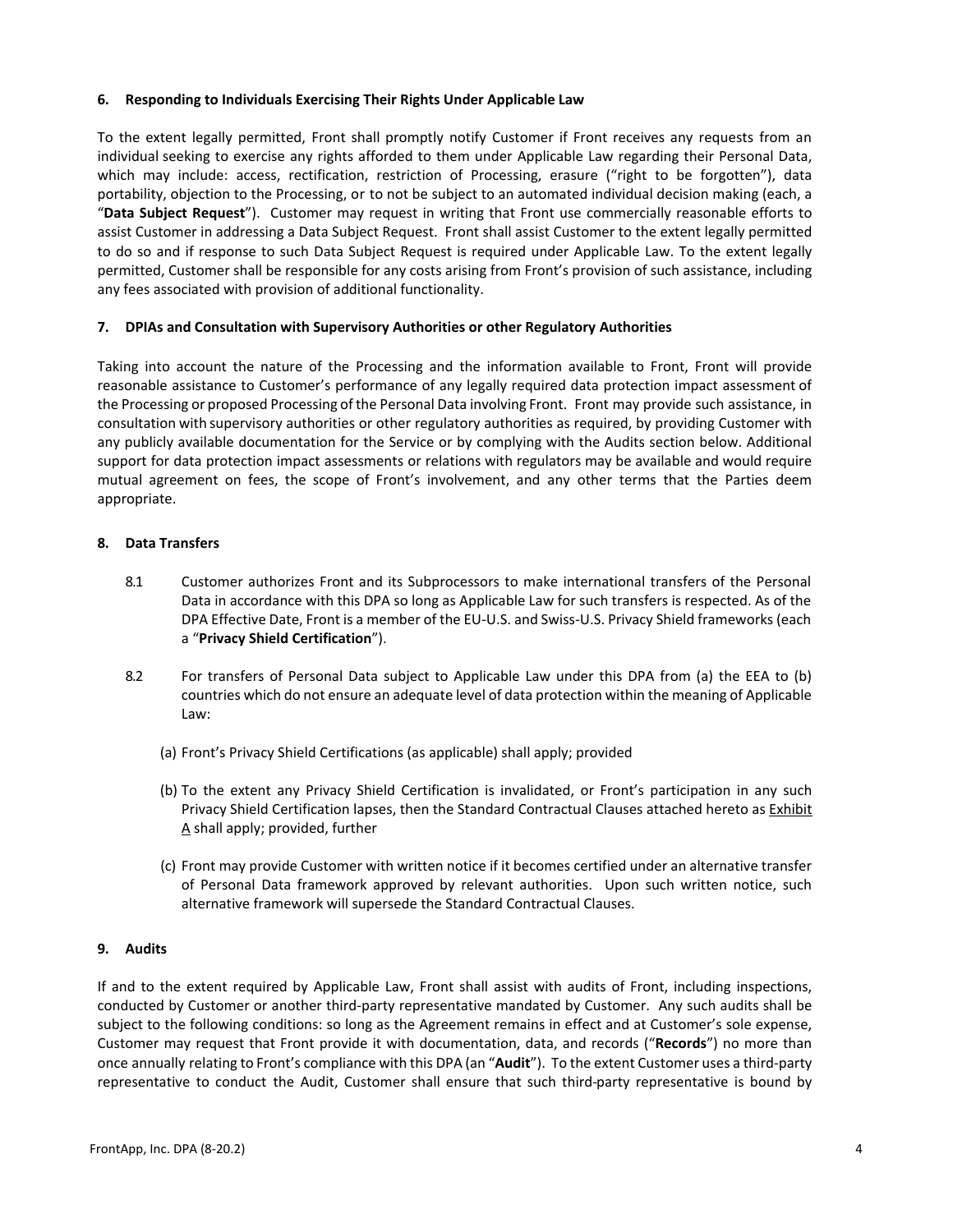obligations of confidentiality no less protective than those contained in this Agreement. Customer shall provide Front with fifteen (15) days prior written notice of its intention to conduct an Audit. Customer shall conduct its Audit in a manner that will result in minimal disruption to Front's business operations. Customer shall not be entitled to receive data or information of other clients of Front or any other Front Confidential Information not directly relevant for the authorized purposes of the Audit. If any material non-compliance is identified by an Audit, Front shall take prompt action to correct such non-compliance. For the avoidance of doubt, this provision does not grant Customer any right to conduct an on-site audit of Front's premises. Front reserves the right to require Customer to reimburse Front for time expended for an Audit at Front's then-current rates, which shall be made available to Customer upon request. The parties agree that the audits described in Clause 5(f) and Clause 12(2) of the Standard Contractual Clauses shall be carried out in accordance with this Section.

# **10. Return or Destruction of Personal Data**

Upon written request from Customer's authorized representative (which for purposes of this section is any Customer employee (a) that is either a billing owner or an Administrator of the Service, or (b) who has confirmed in writing that they are authorized to make decisions on behalf of the Customer), Front shall delete or anonymize such Personal Data in accordance with its requirements under Applicable Law. Notwithstanding the foregoing, this provision will not require Front to delete Personal Data from archival and back-up files except as provided by Front's internal data deletion practices and as required by Applicable Law.

[*Signature Page to follow*]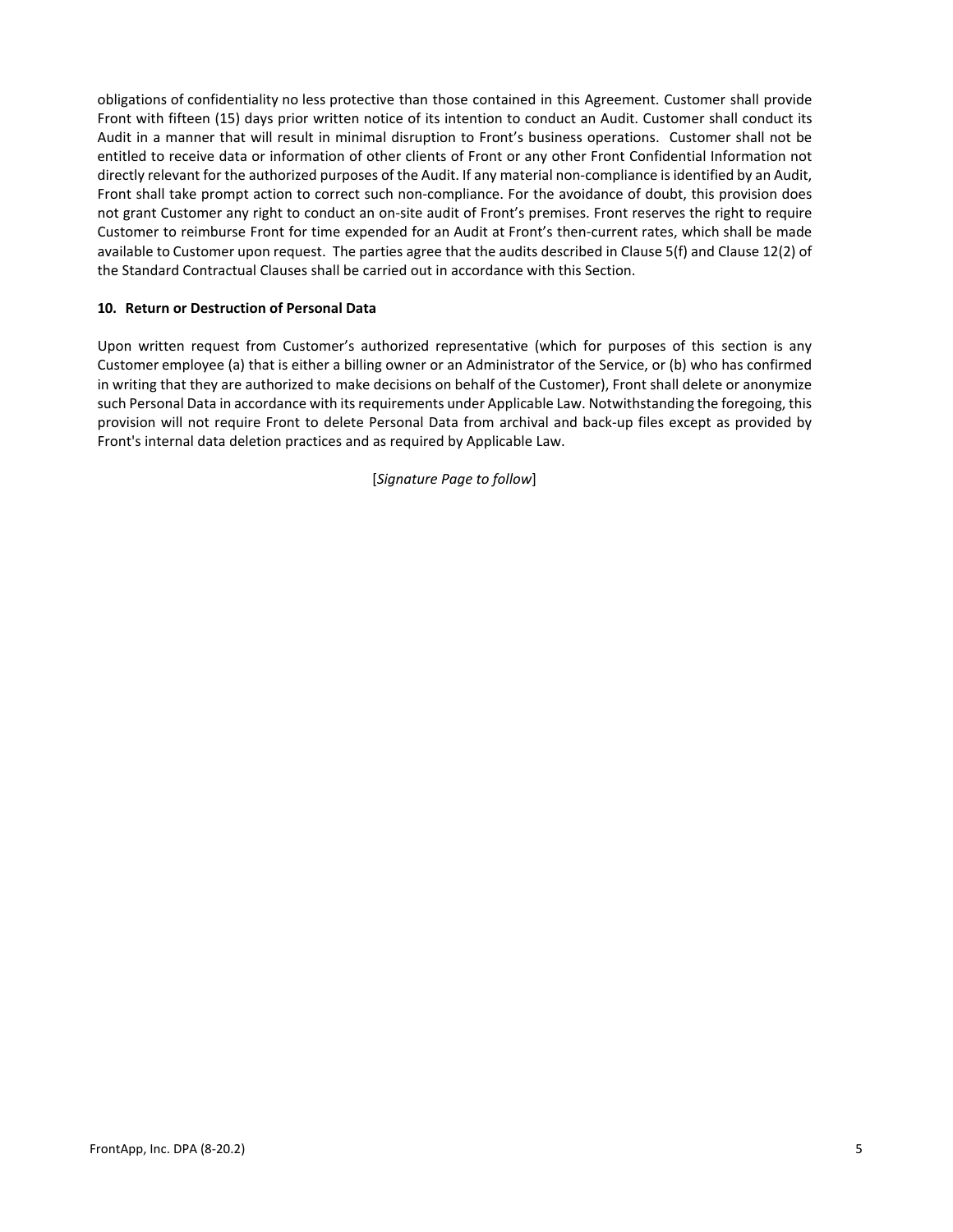Accepted and agreed to by the authorized representatives of each Party:

| FrontApp, Inc.                                                                                  | Customer:                                |
|-------------------------------------------------------------------------------------------------|------------------------------------------|
| By: Stephanie Hu                                                                                | By:                                      |
| Name:<br>Stephanie Hu                                                                           | Name:                                    |
| Title:<br>Head of Legal                                                                         | Title:                                   |
| Date:<br>August 24, 2020                                                                        | Date:                                    |
| Address:<br>1455 Market Street, 19th Floor<br>San Francisco, CA 94103<br>Attn: Legal Department | Address:                                 |
| Notice Copy:<br>compliance@frontapp.com                                                         | <b>Email Address:</b>                    |
|                                                                                                 | Data Protection Officer (if any):        |
|                                                                                                 | GDPR Representative in the EEA (if any): |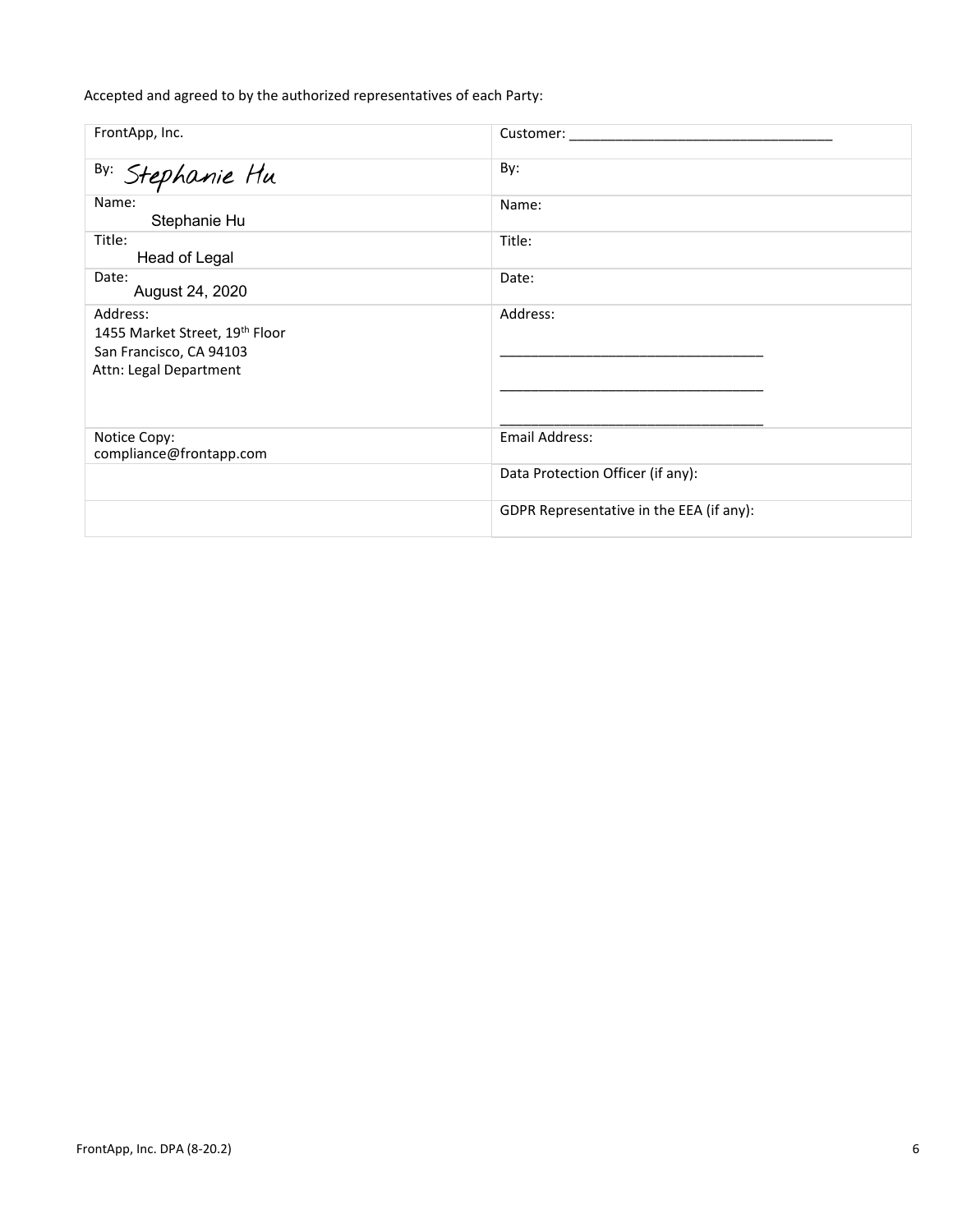# **Exhibit A**

### **Standard Contractual Clauses**

For the purposes of Article 26(2) of Directive 95/46/EC for the transfer of personal data to processors established in third countries which do not ensure an adequate level of data protection

Name of data exporting organization (the "**Data Exporter"**):

Address:

Email:

and

FrontApp, Inc. (the **"Data Importer"**)

Address: 1455 Market Street, 19<sup>th</sup> Floor San Francisco, CA 94103

Email: compliance@frontapp.com

each a 'party'; together 'the parties', HAVE AGREED on the following Contractual Clauses (the Clauses) in order to adduce adequate safeguards with respect to the protection of privacy and fundamental rights and freedoms of individuals for the transfer by the data exporter to the data importer of the personal data specified in Appendix 1.

*Clause 1*

# *Definitions*

For the purposes of the Clauses, the Definitions are outlined above.

# *Clause 2*

# *Details of the transfer*

The details of the transfer and in particular the special categories of personal data where applicable are specified in Appendix 1 which forms an integral part of the Clauses.

### *Clause 3*

# *Third-party beneficiary clause*

1. The data subject can enforce against the Data Exporter this Clause, Clause 4(b) to (i), Clause 5(a) to (e), and (g) to (j), Clause 6(1) and (2), Clause 7, Clause 8(2), and Clauses 9 to 12 as third-party beneficiary.

2. The data subject can enforce against the Data Importer this Clause, Clause 5(a) to (e) and (g), Clause 6, Clause 7, Clause 8(2), and Clauses 9 to 12, in cases where the Data Exporter has factually disappeared or has ceased to exist in law unless any successor entity has assumed the entire legal obligations of the Data Exporter by contract or by operation of law, as a result of which it takes on the rights and obligations of the Data Exporter, in which case the data subject can enforce them against such entity.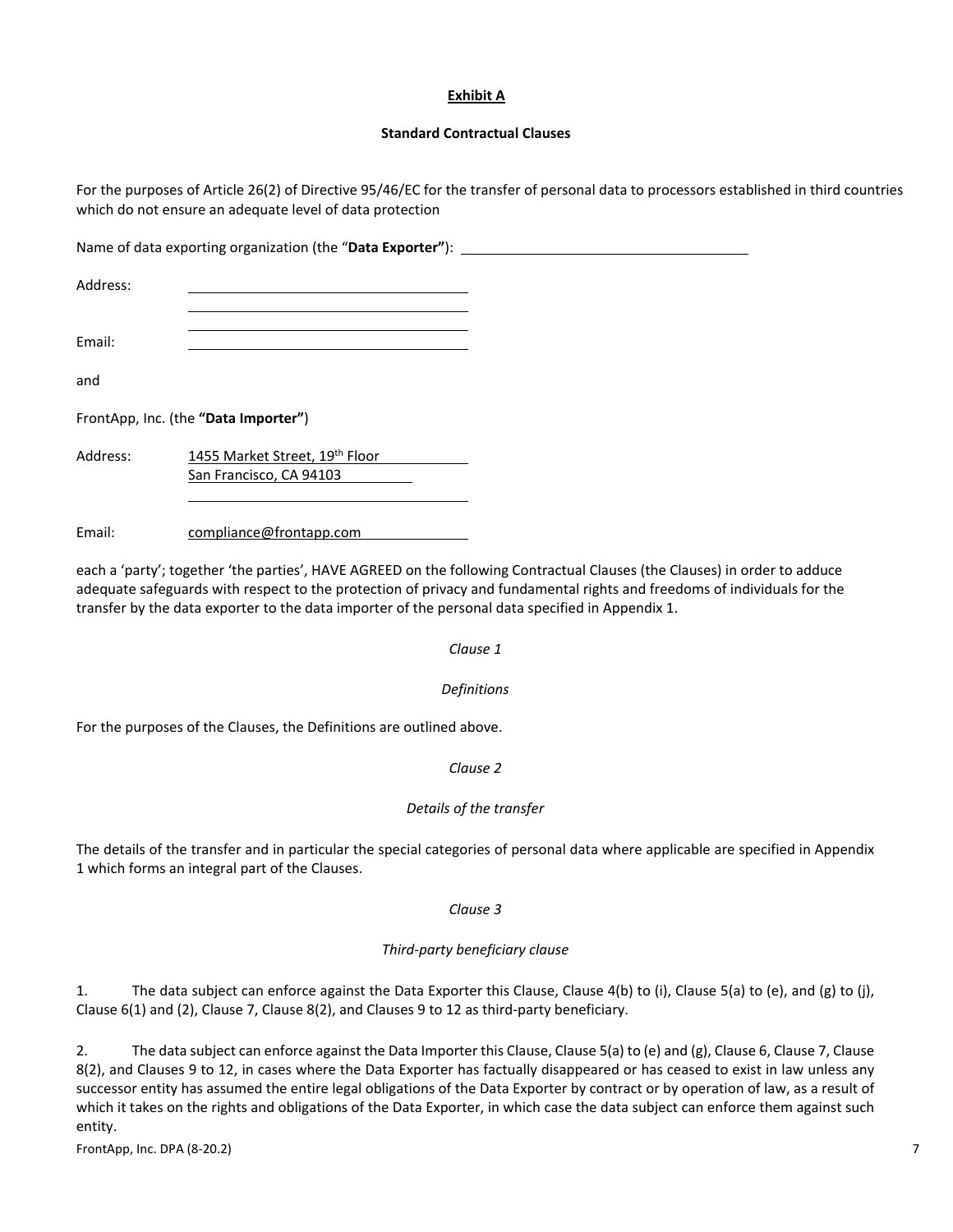3. The data subject can enforce against the subprocessor this Clause, Clause 5(a) to (e) and (g), Clause 6, Clause 7, Clause 8(2), and Clauses 9 to 12, in cases where both the Data Exporter and the Data Importer have factually disappeared or ceased to exist in law or have become insolvent, unless any successor entity has assumed the entire legal obligations of the Data Exporter by contract or by operation of law as a result of which it takes on the rights and obligations of the Data Exporter, in which case the data subject can enforce them against such entity. Such third-party liability of the subprocessor shall be limited to its own processing operations under the Clauses.

4. The Parties do not object to a data subject being represented by an association or other body if the data subject so expressly wishes and if permitted by national law.

### *Clause 4*

# *Obligations of the Data Exporter*

The Data Exporter agrees and warrants:

- (a) that the processing, including the transfer itself, of the personal data has been and will continue to be carried out in accordance with the relevant provisions of the applicable data protection law (and, where applicable, has been notified to the relevant authorities of the Member State where the Data Exporter is established) and does not violate the relevant provisions of that State;
- (b) that it has instructed and throughout the duration of the personal data processing services will instruct the Data Importer to process the personal data transferred only on the Data Exporter's behalf and in accordance with the applicable data protection law and the Clauses;
- (c) that the Data Importer will provide sufficient guarantees in respect of the technical and organisational security measures specified in Appendix 2 to this contract;
- (d) that after assessment of the requirements of the applicable data protection law, the security measures are appropriate to protect personal data against accidental or unlawful destruction or accidental loss, alteration, unauthorised disclosure or access, in particular where the processing involves the transmission of data over a network, and against all other unlawful forms of processing, and that these measures ensure a level of security appropriate to the risks presented by the processing and the nature of the data to be protected having regard to the state of the art and the cost of their implementation;
- (e) that it will ensure compliance with the security measures;
- (f) that, if the transfer involves special categories of data, the data subject has been informed or will be informed before, or as soon as possible after, the transfer that its data could be transmitted to a third country not providing adequate protection within the meaning of Directive 95/46/EC, and from 25 May 2018 within the meaning of Regulation (EU) 2016/679 of the European Parliament and of the Council of 27 April 2016 (General Data Protection Regulation);
- (g) to forward any notification received from the Data Importer or any subprocessor pursuant to Clause 5(b) and Clause 8(3) to the data protection supervisory authority if the Data Exporter decides to continue the transfer or to lift the suspension;
- (h) to make available to the data subjects upon request a copy of the Clauses, with the exception of Appendix 2, and a summary description of the security measures, as well as a copy of any contract for subprocessing services which has to be made in accordance with the Clauses, unless the Clauses or the contract contain commercial information, in which case it may remove such commercial information;
- (i) that, in the event of subprocessing, the processing activity is carried out in accordance with Clause 11 by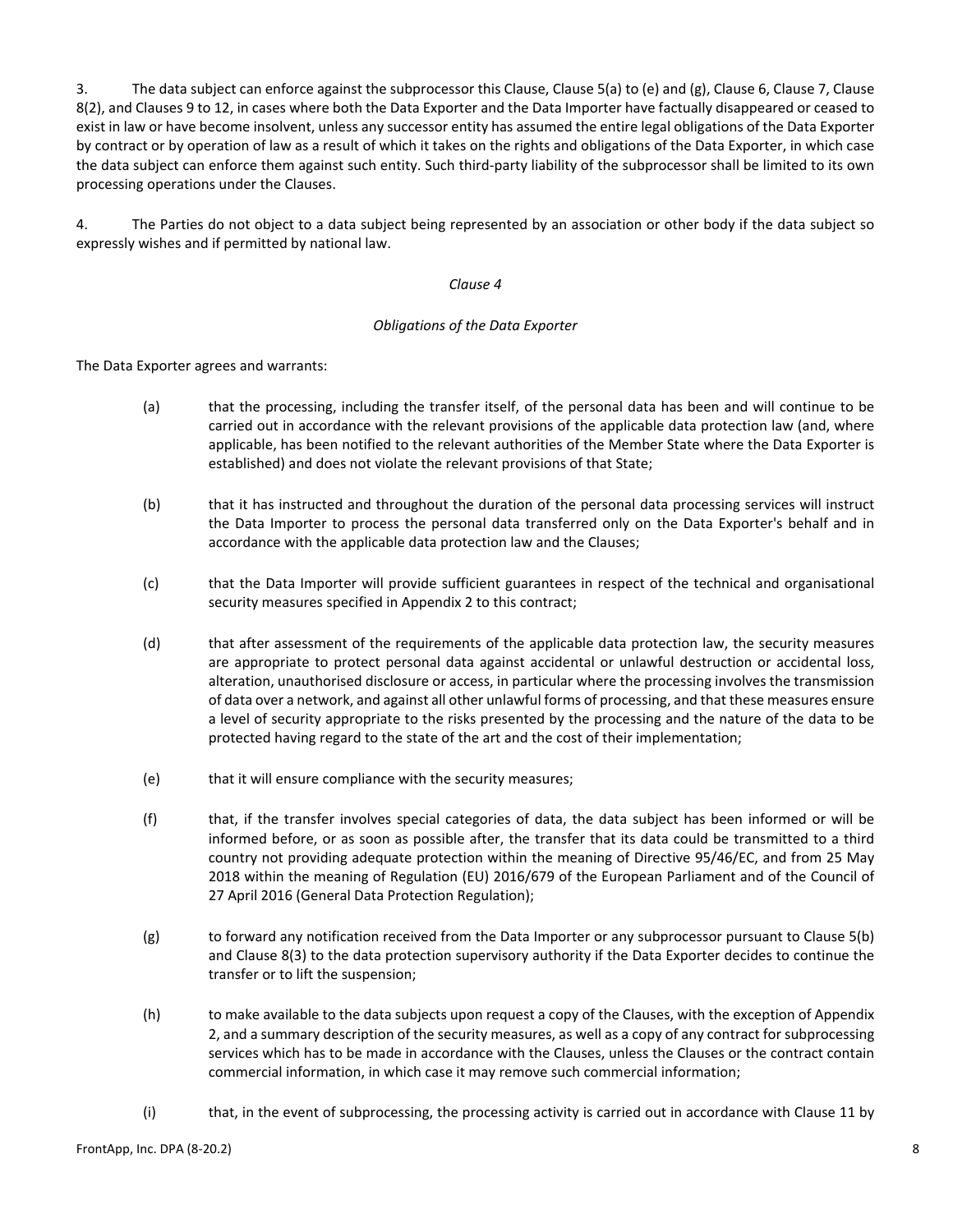a subprocessor providing at least the same level of protection for the personal data and the rights of data subject as the Data Importer under the Clauses; and

 $(j)$  that it will ensure compliance with Clause  $4(a)$  to  $(i)$ .

### *Clause 5*

### *Obligations of the Data Importer*

### The Data Importer agrees and warrants:

- (a) to process the personal data only on behalf of the Data Exporter and in compliance with its documented instructions and the Clauses; and it shall not disclose personal data transferred to third parties (including for back-up purposes) apart from subprocessors authorised by the Data Exporter under this Agreement. If the Data Importer cannot provide such compliance for whatever reasons, it agrees to inform promptly the Data Exporter of its inability to comply, in which case the Data Exporter is entitled to suspend the transfer of data and/or terminate the contract and/or take any other reasonable action;
- (b) that it has no reason to believe that the legislation applicable to it prevents it from fulfilling the instructions received from the Data Exporter and its obligations under the contract and that in the event of a change in this legislation which is likely to have a substantial adverse effect on the warranties and obligations provided by the Clauses, it will promptly notify the change to the Data Exporter as soon as it is aware, in which case the Data Exporter is entitled to suspend the transfer of data and/or terminate the contract;
- (c) that it has implemented the technical and organisational security measures specified in Appendix 2 before processing the personal data transferred;
- (d) that it will promptly notify the Data Exporter about:
	- (i) any non-compliance by the Data Importer or its employees with this Agreement or the regulatory provisions relating to the protection of transferred personal data processed under this Agreement;
	- (ii) any legally binding request for disclosure of the personal data by a law enforcement authority unless otherwise prohibited, such as a prohibition under criminal law to preserve the confidentiality of a law enforcement investigation;
	- (iii) any accidental or unauthorised access;
	- (iv) any notice, inquiry or investigation by a supervisory authority; and
	- (iv) any request received directly from the data subjects without responding to that request, unless it has been otherwise authorised to do so;
- (e) to deal promptly and properly with all inquiries from the Data Exporter relating to its processing of the personal data subject to the transfer and to abide by the advice of the supervisory authority with regard to the processing of the data transferred;
- (f) at the request of the Data Exporter to submit its data processing facilities for audit of the processing activities covered by the Clauses which shall be carried out by the Data Exporter or an inspection body composed of independent members and in possession of the required professional qualifications bound by a duty of confidentiality, selected by the Data Exporter, where applicable, in agreement with the supervisory authority;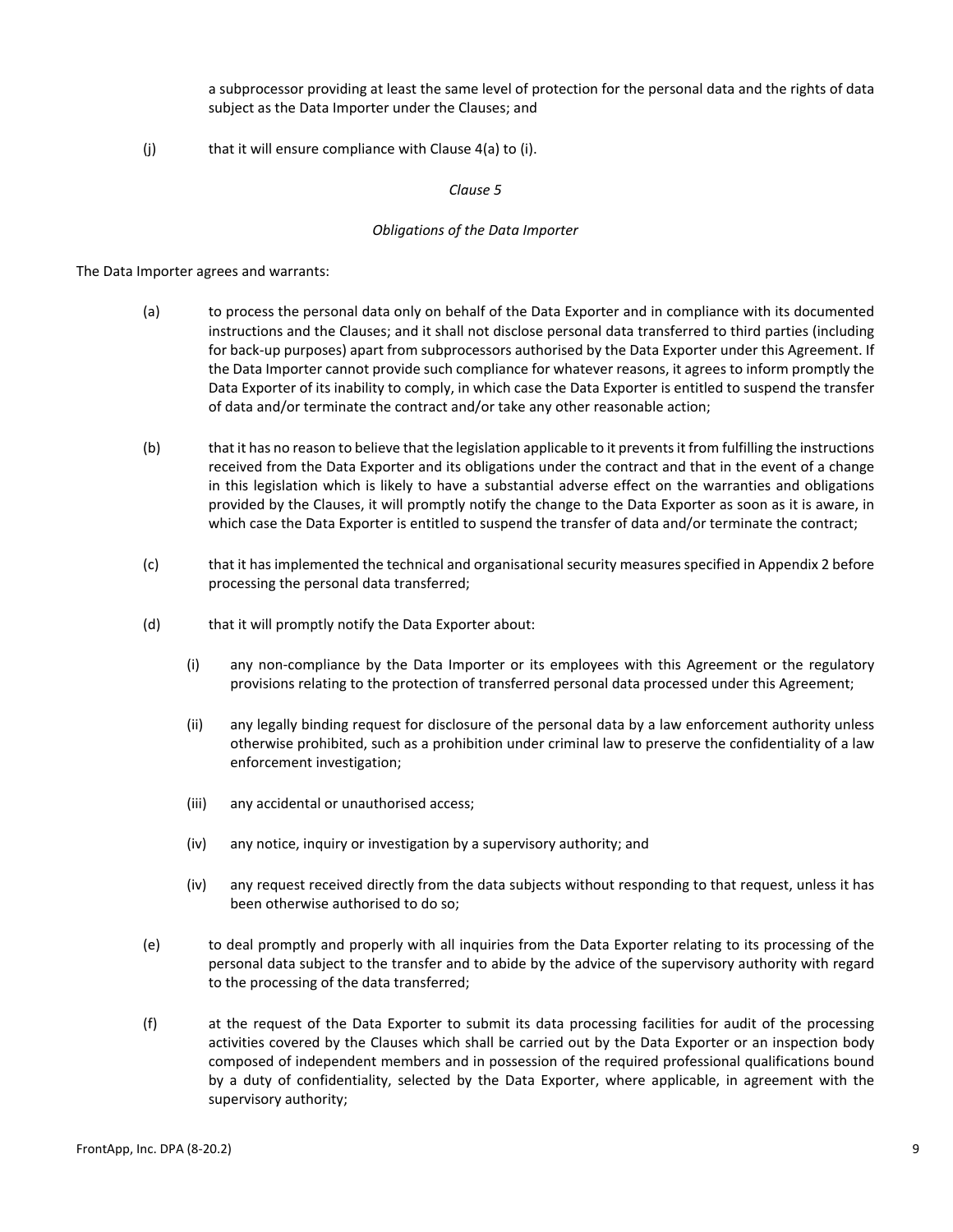- (g) to make available to the data subject upon request a copy of the Clauses, or any existing contract for subprocessing, unless the Clauses or contract contain commercial information, in which case it may remove such commercial information, with the exception of Appendix 2 which shall be replaced by a summary description of the security measures in those cases where the data subject is unable to obtain a copy from the Data Exporter;
- (h) that, in the event of subprocessing, it has previously informed the Data Exporter and obtained its prior written consent;
- (i) that the processing services by the subprocessor will be carried out in accordance with Clause 11;
- (j) to send promptly a copy of any subprocessor agreement it concludes under the Clauses to the Data Exporter;
- (k) in discharging its obligations under this Agreement, to be responsible for its compliance with applicable data protection law and will ensure that all necessary registrations and notifications are made and provide the Data Export with a copy, on request, of evidence of such and evidence of any amendments or alterations made thereto;
- (l) to send promptly a copy of any subprocessor agreement, authorised by the Data Exporter, that the Data Importer concludes under the Clauses to the Data Exporter;
- (m) to take all reasonable steps to ensure that (i) persons employed by it, and (ii) other persons engaged at its place of business, who will process transferred personal data, are aware of and comply with this Agreement;
- (n) to comply with strict confidentiality obligations in respect of transferred personal data and ensure that its employees, authorised agents and any subprocessors are legally required in writing to comply with and respect the confidentiality of the transferred personal data, including at the end of their employment, contract or at the end of their assignment;
- (o) to deal promptly, properly and in good faith with all reasonable inquiries relating to the Data Importer's processing of transferred personal data whether such inquiry is made by the Data Exporter, a data subject or any supervisory authority;
- (p) to fully co-operate with and assist the Data Exporter, without delay in respect of its obligations regarding:

(i) requests from data subjects in respect of access to or the rectification, erasure, restriction, blocking or deletion of transferred personal data. In the event that the data subject sends such a request directly to the Data Importer, they will pass it on to the Data Exporter without delay;

(ii) the investigation of any accidental or unauthorised access and any notification to a supervisory authority and data subjects in respect of such accidental or unauthorised access;

(iii) the preparation of data protection impact assessments and, where applicable, carrying out consultations with a supervisory authority;

(iv) the security of transferred data, including by implementing the technical and organizational security measures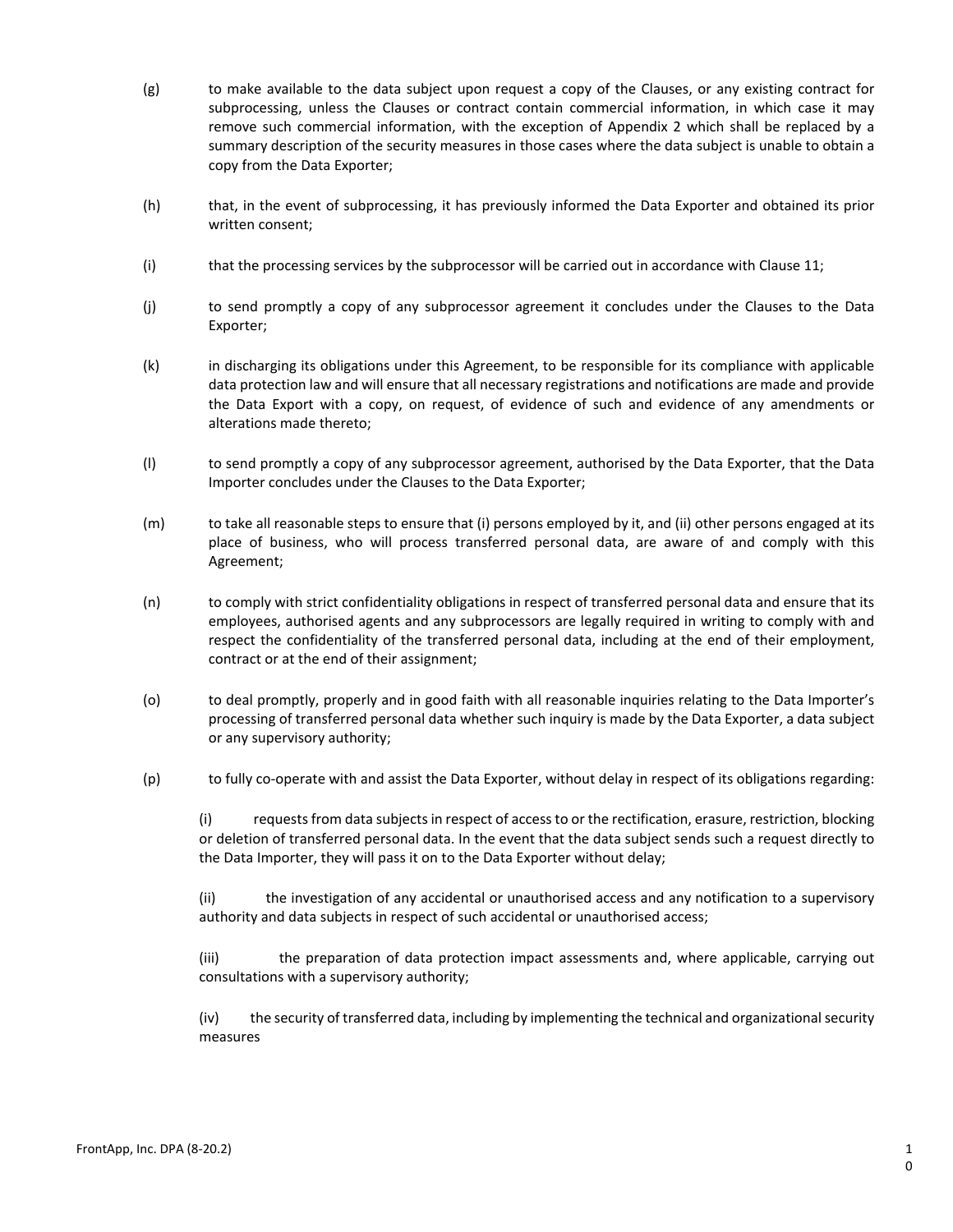### *Clause 6*

# *Liability*

1. The Parties agree that any data subject, who has suffered damage as a result of any breach of the obligations referred to in Clause 3 or in Clause 11 by any Party or subprocessor is entitled to receive compensation from the Data Exporter for the damage suffered.

2. If a data subject is not able to bring a claim for compensation in accordance with paragraph 1 against the Data Exporter, arising out of a breach by the Data Importer or his subprocessor of any of their obligations referred to in Clause 3 or in Clause 11, because the Data Exporter has factually disappeared or ceased to exist in law or has become insolvent, the Data Importer agrees that the data subject may issue a claim against the Data Importer as if it were the Data Exporter, unless any successor entity has assumed the entire legal obligations of the Data Exporter by contract of by operation of law, in which case the data subject can enforce its rights against such entity.

The Data Importer may not rely on a breach by a subprocessor of its obligations in order to avoid its own liabilities.

3. If a data subject is not able to bring a claim against the Data Exporter or the Data Importer referred to in paragraphs 1 and 2, arising out of a breach by the subprocessor of any of their obligations referred to in Clause 3 or in Clause 11 because both the Data Exporter and the Data Importer have factually disappeared or ceased to exist in law or have become insolvent, the subprocessor agrees that the data subject may issue a claim against the data subprocessor with regard to its own processing operations under the Clauses as if it were the Data Exporter or the Data Importer, unless any successor entity has assumed the entire legal obligations of the Data Exporter or Data Importer by contract or by operation of law, in which case the data subject can enforce its rights against such entity. The liability of the subprocessor shall be limited to its own processing operations under the Clauses.

# *Clause 7*

# *Mediation and jurisdiction*

1. The Data Importer agrees that if the data subject invokes against it third-party beneficiary rights and/or claims compensation for damages under the Clauses, the Data Importer will accept the decision of the data subject:

(a) to refer the dispute to mediation, by an independent person or, where applicable, by the supervisory authority;

(b) to refer the dispute to the courts in the Member State in which the Data Exporter is established.

2. The Parties agree that the choice made by the data subject will not prejudice its substantive or procedural rights to seek remedies in accordance with other provisions of national or international law.

# *Clause 8*

# *Cooperation with supervisory authorities*

1. The Data Exporter agrees to deposit a copy of this contract with the supervisory authority if it so requests or if such deposit is required under the applicable data protection law.

2. The Parties agree that the supervisory authority has the right to conduct an audit of the Data Importer, and of any subprocessor, which has the same scope and is subject to the same conditions as would apply to an audit of the Data Exporter under the applicable data protection law.

3. The Data Importer shall promptly inform the Data Exporter about the existence of legislation applicable to it or any subprocessor preventing the conduct of an audit of the Data Importer, or any subprocessor, pursuant to paragraph 2. In such a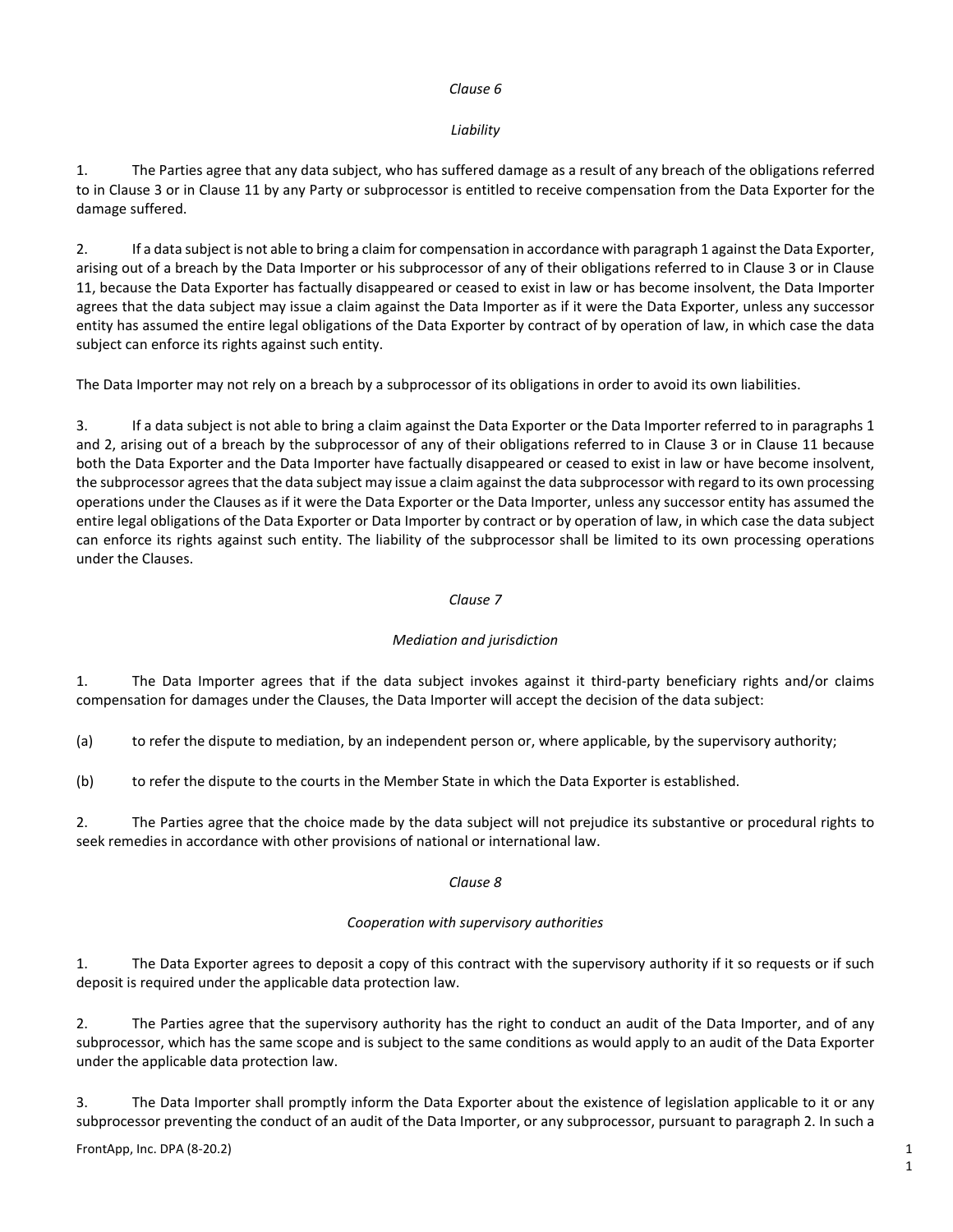case the Data Exporter shall be entitled to take the measures foreseen in Clause 5 (b).

# *Clause 9*

# *Governing Law*

The Clauses shall be governed by the law of the Member State in which the Data Exporter is established.

# *Clause 10*

# *Variation of the contract*

The Parties undertake not to vary or modify the Clauses. This does not preclude the Parties from adding clauses on business related issues where required as long as they do not contradict the Clauses.

# *Clause 11*

# *Subprocessing*

1. The Data Importer shall not subcontract any of its processing operations performed on behalf of the Data Exporter under the Clauses without the prior written consent of the Data Exporter. Where the Data Importer subcontracts its obligations under the Clauses, with the consent of the Data Exporter, it shall do so only by way of a written agreement with the subprocessor which imposes the same obligations on the subprocessor as are imposed on the Data Importer under the Clauses. Where the subprocessor fails to fulfil its data protection obligations under such written agreement the Data Importer shall remain fully liable to the Data Exporter for the performance of the subprocessor's obligations under such agreement.

2. The prior written contract between the Data Importer and the subprocessor shall also provide for a third-party beneficiary clause as laid down in Clause 3 for cases where the data subject is not able to bring the claim for compensation referred to in paragraph 1 of Clause 6 against the Data Exporter or the Data Importer because they have factually disappeared or have ceased to exist in law or have become insolvent and no successor entity has assumed the entire legal obligations of the Data Exporter or Data Importer by contract or by operation of law. Such third-party liability of the subprocessor shall be limited to its own processing operations under the Clauses.

3. The provisions relating to data protection aspects for subprocessing of the contract referred to in paragraph 1 shall be governed by the law of the Member State in which the Data Exporter is established.

4. The Data Exporter shall keep a list of subprocessing agreements concluded under the Clauses and notified by the Data Importer pursuant to Clause 5 (j), which shall be updated at least once a year. The list shall be available to the Data Exporter's data protection supervisory authority.

# *Clause 12*

# *Obligation after the termination of personal data processing services*

1. The Parties agree that on the termination of the provision of data processing services, the Data Importer and the subprocessor shall, at the choice of the Data Exporter, return all the personal data transferred and the copies thereof to the Data Exporter or shall destroy all the personal data and certify to the Data Exporter that it has done so, unless legislation imposed upon the Data Importer prevents it from returning or destroying all or part of the personal data transferred. In that case, the Data Importer warrants that it will guarantee the confidentiality of the personal data transferred and will not actively process the personal data transferred anymore.

2. The Data Importer and the subprocessor warrant that upon request of the Data Exporter and/or of the supervisory authority, it will submit its data processing facilities for an audit of the measures referred to in paragraph 1.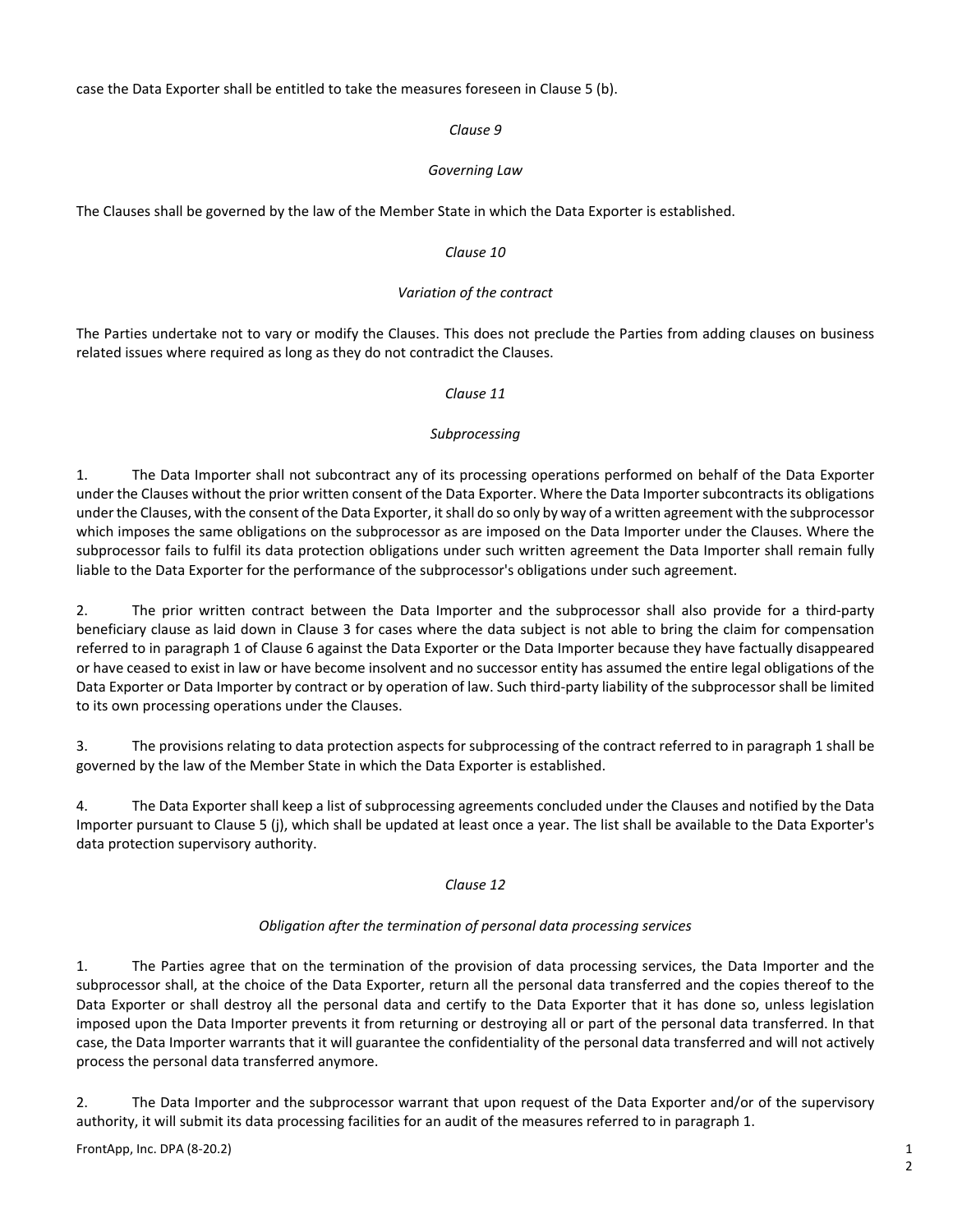### **Appendix 1 to the Standard Contractual Clauses**

This Appendix forms part of the Clauses.

#### **Data exporter**

The data exporter is (please specify briefly your activities relevant to the transfer): Customer, a user of the Service.

#### **Data importer**

The data importer is (please specify briefly activities relevant to the transfer): FrontApp, Inc. and its worldwide affiliates and subsidiaries (collectively, "Front"), provider of the Service.

#### **Data subjects**

The Personal Data transferred concern the following categories of data subjects (please specify): Depending on Customer's usage, this could include the data exporter's personnel, as well as individuals in other categories, such as the data exporter's customers, service providers, business partners, affiliates and other End Users.

#### **Categories of Personal Data**

The Personal Data transferred concern the following categories of data (please specify): The Service does not impose a technical restriction on the categories of Personal Data Customer may provide. The Personal Data Processed by Front may thus include name, email address, telephone, title, and other categories of Personal Data, subject to the following section.

### **Special categories of data (if appropriate)**

Customer may submit personal data to Front through the Service, the extent of which is determined and controlled by Customer in compliance with Applicable Laws and which may concern the following special categories of data, if any: racial or ethnic origin; political opinions; religious or philosophical beliefs; trade-union membership; genetic or biometric data; sex life or sexual orientation; and physical or mental health or condition.

### **Processing operations**

The Personal Data transferred will be processed in accordance with the Agreement and may be subject to the following processing activities: storage and other processing necessary to provide, maintain and update the Service; provide customer and technical support to Customer; and disclosures in accordance with the Agreement, as required by law.

### **Duration of Processing**

The Personal Data will be Processed for the duration of the Agreement, subject to Section 10 of this DPA.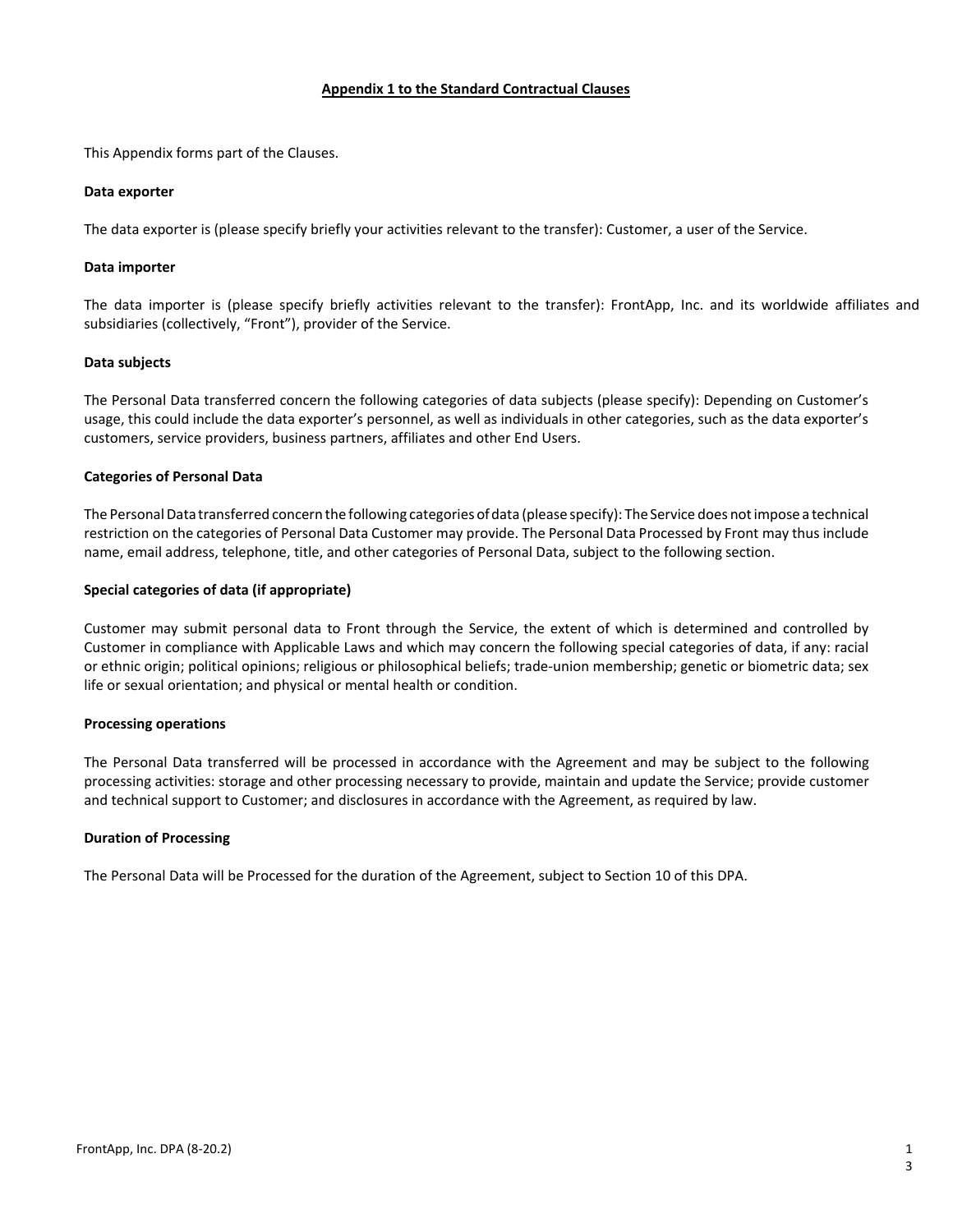# **Appendix 2 to the Standard Contractual Clauses**

This Appendix forms part of the Clauses.

Description of the technical and organizational security measures implemented by the data importer in accordance with Clauses 4(d) and 5(c) can be found in the Agreement between the Parties.